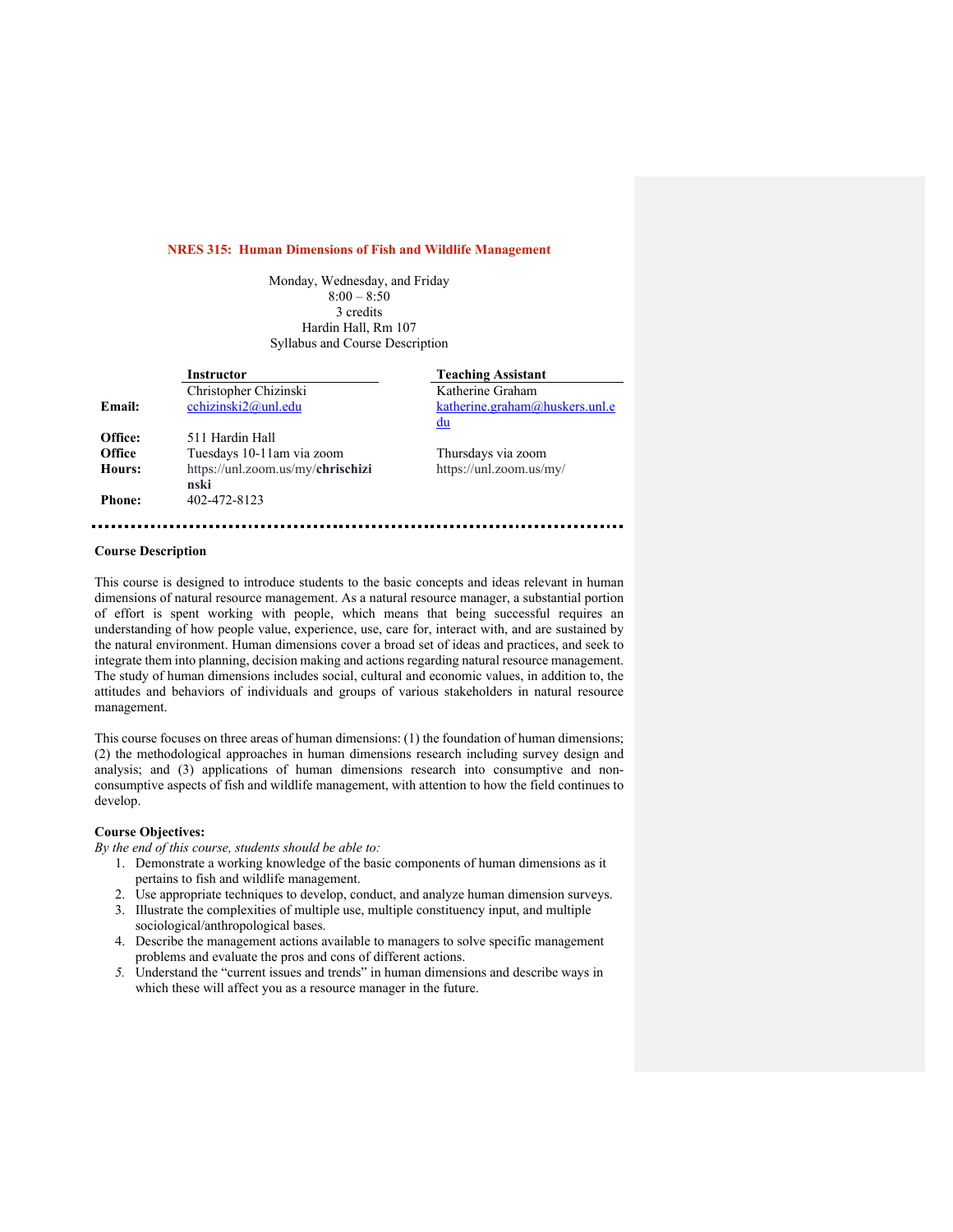## *This course will:*

- 1. Provide a forum for discussion of the ways human dimensions has and will inform fisheries and wildlife management.
- 2. Enable students to develop approaches to evaluate and solve human dimensions issues in fisheries and wildlife management.
- 3. Provide each student a suite of skills that will can be applied in their careers in fish and wildlife management.

## **Textbook and Other Reading Materials:**

- DJ Decker, SJ Riley, and WF Siemer, editors. Human Dimensions of Wildlife Management, 2nd edition. John Hopkins University Press, Baltimore, Maryland
	- Select readings will be available on Canvas

**You will be responsible to read the chapter before you watch the lecture.** 

## **Expectations:**

#### *Course Structure, Attendance, and Participation*

The course will consist of a mix of recorded lectures and a weekly discussion period. All lectures this semester will be pre-recorded and available for you to watch during the week. You will need to progress through the materials in sequential order and Canvas will prevent you from advancing until you have completed the previous material (lecture videos, assignments). The best way to navigate through these will be to click on the **MODULES** tab in Canvas.

Each week, you will be required to attend (in person or via Zoom) your discussion section. You have been randomly assigned to a group and a day of the week that you will need to attend. Your partners and group number are available on Canvas under the **PEOPLE > Group Project** tab. You are not allowed to switch groups or attend other discussion sections.

- Groups  $1, 2, 3, 4, 5, 6$  will meet on Mondays
- Groups 7, 8, 9, 10 , 11, 12, 13, 14 will meet on Wednesdays
- Groups 15, 16, 17, 18, 19, 20 will meet on Fridays

During discussion sections, you will work on assignments tied to your group project. These discussion sections will begin meeting the week of August 24<sup>th</sup>.

#### *Face masks*

You are required to wear a face mask when in Hardin Hall and during our class. If you need further information about UNL's face mask policies please visit: https://covid19.unl.edu/face-covering-policy.

#### *Communication*

You are responsible for keeping up to date with information on this class. This means that you will need to monitor your emails and checking in on the NRES 315 Canvas site. If you need to get in touch with me, please do so via email using your university email (@huskers.unl.edu ).

Please ask questions whenever you do not understand something or if I am not being clear. There is no such thing as a bad question and chances are that someone else was wondering the same thing. You can email questions, drop by the weekly zoom office hours, or ask a question in Yellowdig.

## *Grading:*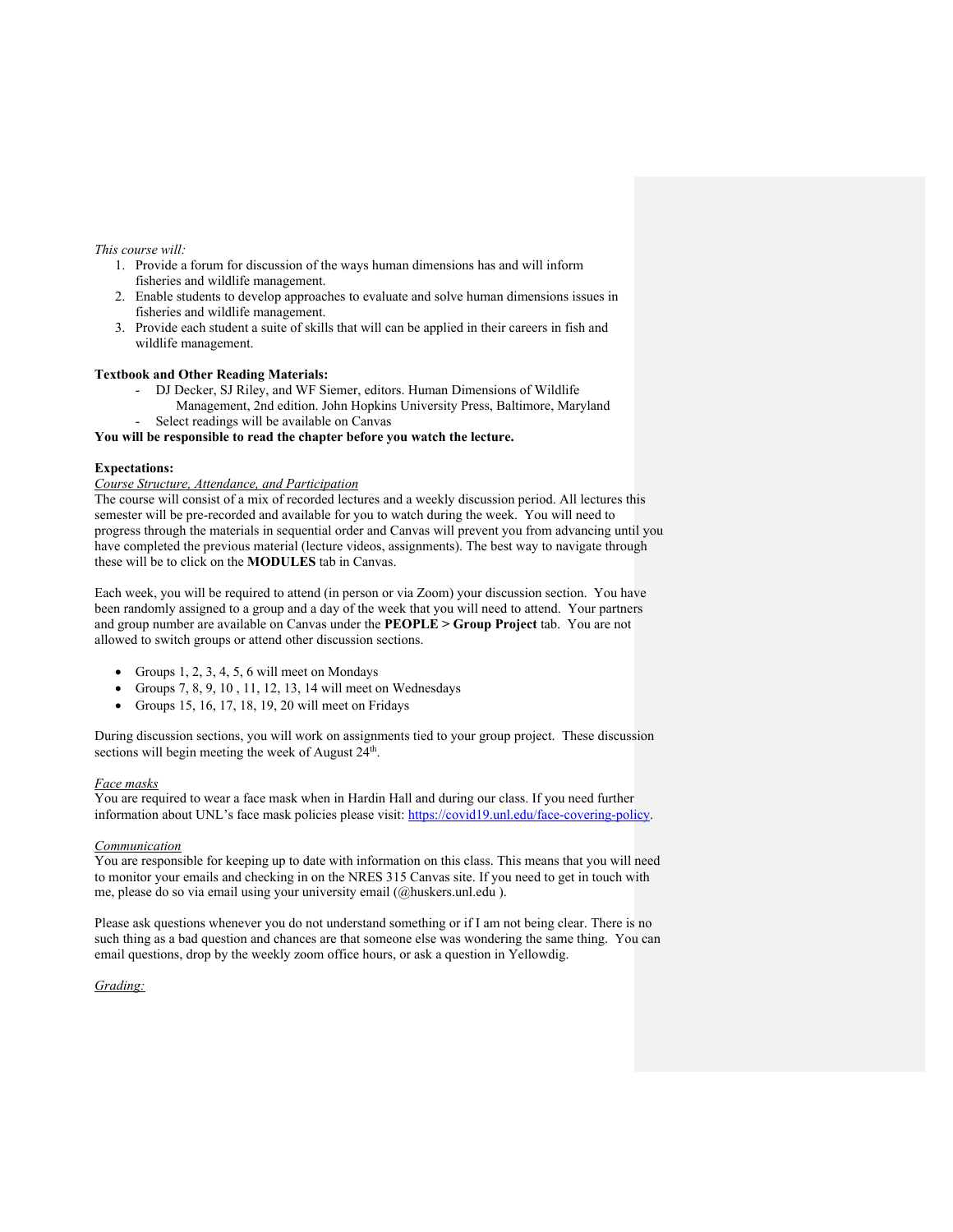I will not grade assignments on a curve. Your grade will be determined using a standard grading scale:

A:  $90-100\%$  B:  $80-89\%$  C:  $70-79\%$  D:  $60-69\%$  F: <  $60\%$ 

Plus/minus grades will not be used. The above percentages may be adjusted downward; however, only by attaining these percentages can you be assured of receiving a desired grade.

Note: I will round up final grades to the nearest whole number. Therefore, a final score of 89.5 will earn you a final grade of A, but a score of 89.4 will not. Although this can be very frustrating if one happens to receive a grade just below the cut off, I must draw the line somewhere.

If, for whatever reason, you are required to maintain a certain grade-level and it seems that you are unlikely to receive the necessary grade in my class please speak with me immediately. I will not bump up your grade, under any circumstances, but I will be able to give feedback on written work and suggestions on how to improve your class performance. With hard work, if it is still early enough in the semester, you may be able to improve your grade to the necessary extent. Do not wait until receiving your final grade at the end of the semester. Grades are final.

#### *Assignments and Preliminary Due Dates*

There will not be a final exam for this class. Rather, your grade will be determined through your performance on 1) weekly quizzes, 2) assignments, 3) discussions, and 4) your group project.

- Weekly quizzes (250 total points; 25% of final grade)
	- o Each week you will take an online quiz through Canvas. Quizzes will be multiple choice, fill in the blank, and short answer.
- Short Assignments (250 total points; 25% of final grade)
	- o We will have a number of assignments during the course of the class. Although there will be some variation, on average, you can expect there to be an assignment every week.
	- o Reactions: Podcasts are an excellent medium to hear others discuss matherials that relate to human dimensions. For example, **t**he US Fish and Wildlife service has a Human Dimension group that routinely provides webinars from guest speakers (https://my.usgs.gov/hd/hd-training-resources#RecordedBroadcasts). Over the course of the semester you will watch/listen to spodcast that I provide and write a one-page (500 word) reaction to the podcast. The reaction should summarize the podcast and make "direct" connections to material. There will be a minimum of 4 of these reactions during the semester.
	- o
	- Yellowdig discussions (200 points; 20% of final grade)
		- o Please visit the NRES 315 Canvas page to see how canvas points will be accumulated. o During the recorded lectures, I will ask a series of questions that you should log on to Yellowdig and add your thoughts to the discussion.
		- o Reactions: Podcasts are an excellent medium to hear others discuss matherials that relate to human dimensions. For example, **t**he US Fish and Wildlife service has a Human Dimension group that routinely provides webinars from guest speakers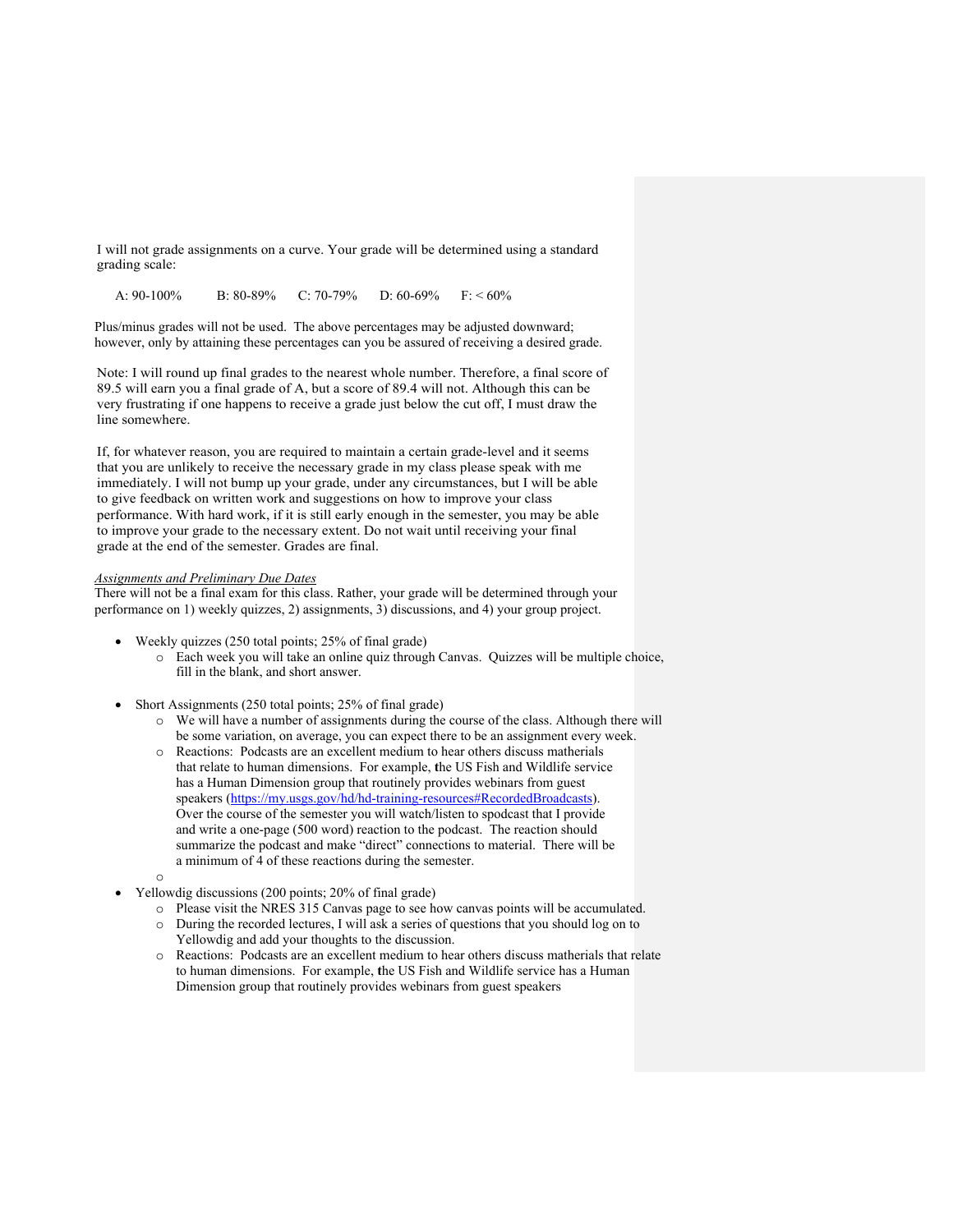(https://my.usgs.gov/hd/hd-training-resources#RecordedBroadcasts). Over the course of the semester you will watch/listen to podcasts and react to the podcast in a discussion framework.

- o
- Group Project (400 total points; 30% of final grade**)**
	- o A lot of natural resource related problems require working in groups, often times with individuals from different disciplines. Collaborative skill to work in a team comes only with practice. As described below, you will work on a group projects over the course of the semester. Grades for the group projects will be a combination of instructor and peer assessment.
		- **Part 1a (25 pts):** Groups will identify a topic interest concerning human dimensions of natural resources (fisheries, wildlife, forestry, etc).
		- Parts 1b (100 pts) Students will develop a fifteen-minute presentation that will lay out the scope of the problem, what information is already known about the issue, and the procedures they are going to study the topic (type of survey, types of questions, sampling frame)
		- **Part 2a (100 pts):** Groups will develop a cover letter (or invitation) and survey instrument to assess the issue described in **Part 1**.
		- Part 2b (100 pts): Each group will peer-review (and provide edits and comments) for another randomly assigned group.
		- Part 3 (100 pts): Groups will develop another 15-min presentation to present the results and implications of the survey.

## **CLASS POLICIES**

**Class materials:** I invite all of you to join me in actively creating and contributing to a positive, productive, and respectful classroom culture. Each student contributes to an environment that shapes the learning process. Any work and/or communication that you are privy to as a member of this course should be treated as the intellectual property of the speaker/creator, and is not to be shared outside the context of this course.

Students may not make or distribute screen captures, audio/video recordings of, or livestream, any class-related activity, including lectures and presentations, without express prior written consent from me or an approved accommodation from Services for Students with Disabilities. If you have (or think you may have) a disability such that you need to record or tape class-related activities, you should contact Services for Students with Disabilities. If you have an accommodation to record class-related activities, those recordings may not be shared with any other student, whether in this course or not, or with any other person or on any other platform. Failure to follow this policy on recording or distributing class-related activities may subject you to discipline under the Student Code of Conduct.

**Academic Integrity:** Students are expected to adhere to guidelines concerning academic dishonesty outlined in Section 4.2 of University's Student Code of Conduct (http://stuafs.unl.edu/dos/code). Students are encouraged to contact the instructor for clarification of these guidelines if they have questions or concerns. The SNR policy on Academic Dishonesty is available at http://snr.unl.edu/employeeinfo/information/employeehandbook.asp

**Commented [CC1]:** Katherine, thoughts on how to change this!